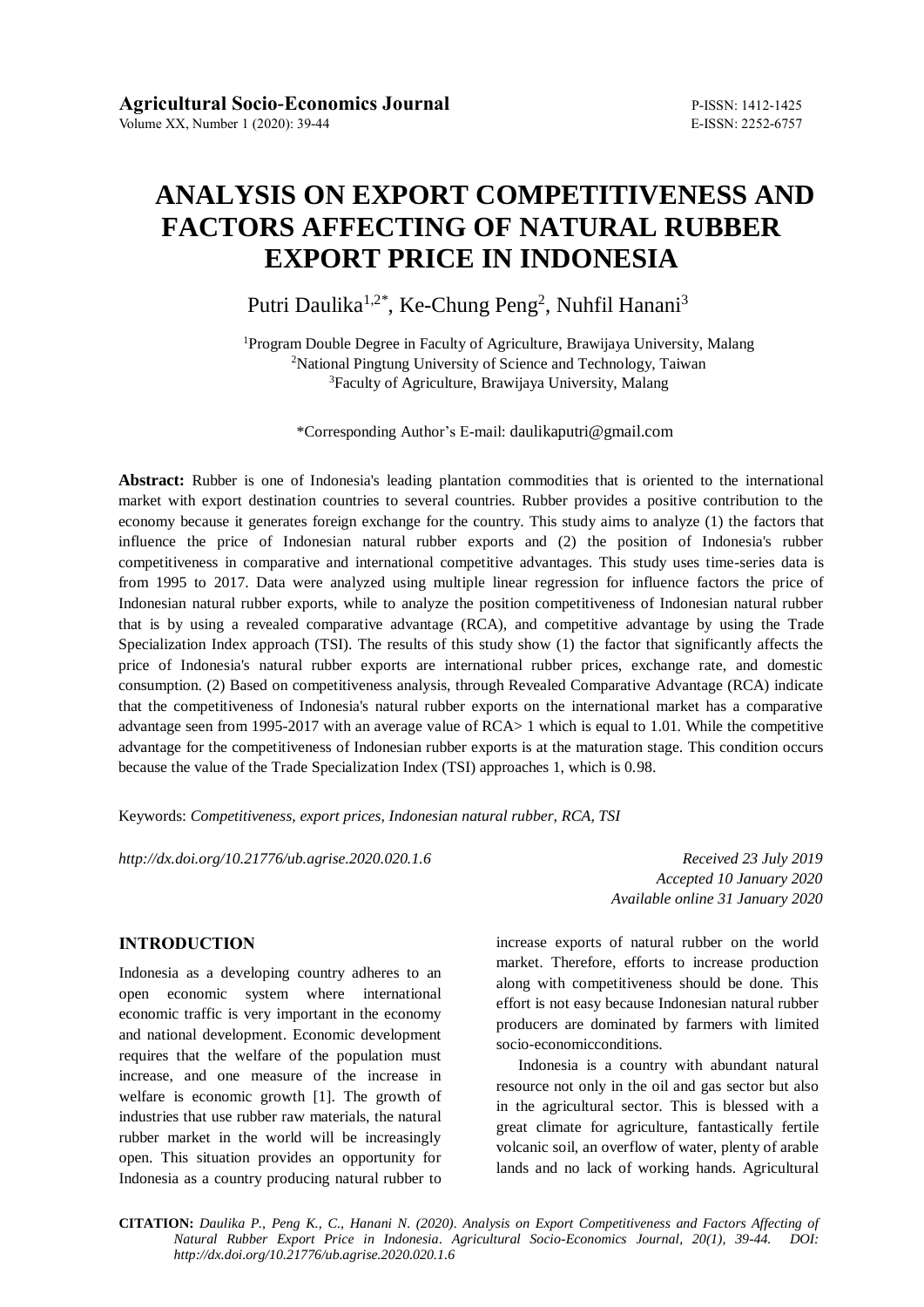takes an important role in Indonesia economic growth. The main agricultural products export which can increase national income are palm oil, rubber, coffee, cocoa, white pepper, and shrimp. One of these products is natural rubber that the most important commercial crops after palm oil [2].

Rubber is one of the plantation commodities which plays an important role as a foreign exchange earner because it is one of the non-oil and gas export commodities that makes a significant contribution. The role of rubber commodities on Indonesian exports cannot be said to be small, given the export of rubber commodities is one of the main export commodities after palm oil. Aside from being a source of state income, opening up employment opportunities, rubber is also believed to be a commodity that drives the growth of new centers in the plantation area. In addition, rubber commodities can also help to preserve the environment and as a biological resource.

Indonesian rubber is expected to be able to compete with rubber from other countries going forward. If Indonesian rubber has competitiveness in the international market, it is expected that more countries will buy rubber from Indonesia and entrepreneurs will be even more enthusiastic to produce better quality rubber with lower production costs in order to earn profits and be able to sustain their production. Based on demand and supply factors, rubber prices should remain high because the demand level tends to increase sharply while offers tend to remain. But in reality, the price of rubber exports tends to fluctuate. This shows that many other factors also influence the price of rubber exports.

### *Literature Review*

Fernando (2009) the purpose of this study is measuring the competitiveness of Indonesian corn exports in the Malaysian market and analyzing factors that affect Indonesian corn exports in the Malaysian market. Data used are data on corn export time series and factors that influenced them in 1990- 2008. The method used to measure the competitiveness of Indonesian corn exports is by using the Revealed Comparative Advantage (RCA) method and for analyzing the factors that influence Indonesian corn exports during pre and after the economic crisis using a multiple regression analysis models. The results of this study show, at the time before the economic crisis in 1990 to 1998 [4].

Indonesian maize is traded on the Malaysian market with types corn 1005 has a comparative advantage or competitiveness in 1990, 1991, 1992, 1993, 1995, and 1998 with each the acquisition of RCA values was 6,427, 1,050, 5,314, 1,803 and 7,934. The comparative advantage of corn obtained is based on increasing the value of Indonesia's corn exports in the Malaysian market and declining the value of world corn exports in the Malaysian market. At the time after the economic crisis in 1999 to 2008, Indonesian maize is traded on the Malaysian market with types corn 1005 has a comparative advantage or only competitiveness in 1999 with the acquisition of an RCA value of 1,065. However, in 2007 the RCA index value of 13,352 showed that Indonesian corn has increased market share in Malaysia. The variables used in the study have a real influence against Indonesian corn exports in the Malaysian market before the economic crisis. However, the variables are in accordance with the hypothesis is variable production volume, domestic corn price, import volume Indonesian corn, and the rupiah exchange rate against the US \$. After the economic crisis in 1999 to 2008, variables used in research that does not have a significant effect the Indonesian corn export in the Malaysian market is the exchange rate rupiah against US \$, thus affecting the decline in corn exports Indonesia in the Malaysian market.

Ananto (2010) in this study, the method is used is multiple correlation analysis, Revealed Comparative Advantage (RCA) and Trade Specialization Index (ISP). Analysis results in RCA from 2004-2008> 1 (one), this means that Indonesia has a performance good exports, can also be said to have advantages comparative, then the results of the ISP analysis show that Indonesia is in the international market is an exporter of palm oil, because it has ISP values for palm oil commodities> 0 (zero), so Indonesia tends to export more than import.

Kautsar (2014) was also researching about factors affecting export price of Indonesia"s natural rubber. The purposes of this study are to describe the condition the export price of Indonesian natural rubber and to analyze the factors affecting the export price of Indonesian natural rubber. This study uses panel data regression in 2002-2012. The results of this research indicate that world prices, export tariff, exchange rate, domestic consumption, export volume, and global crisis significantly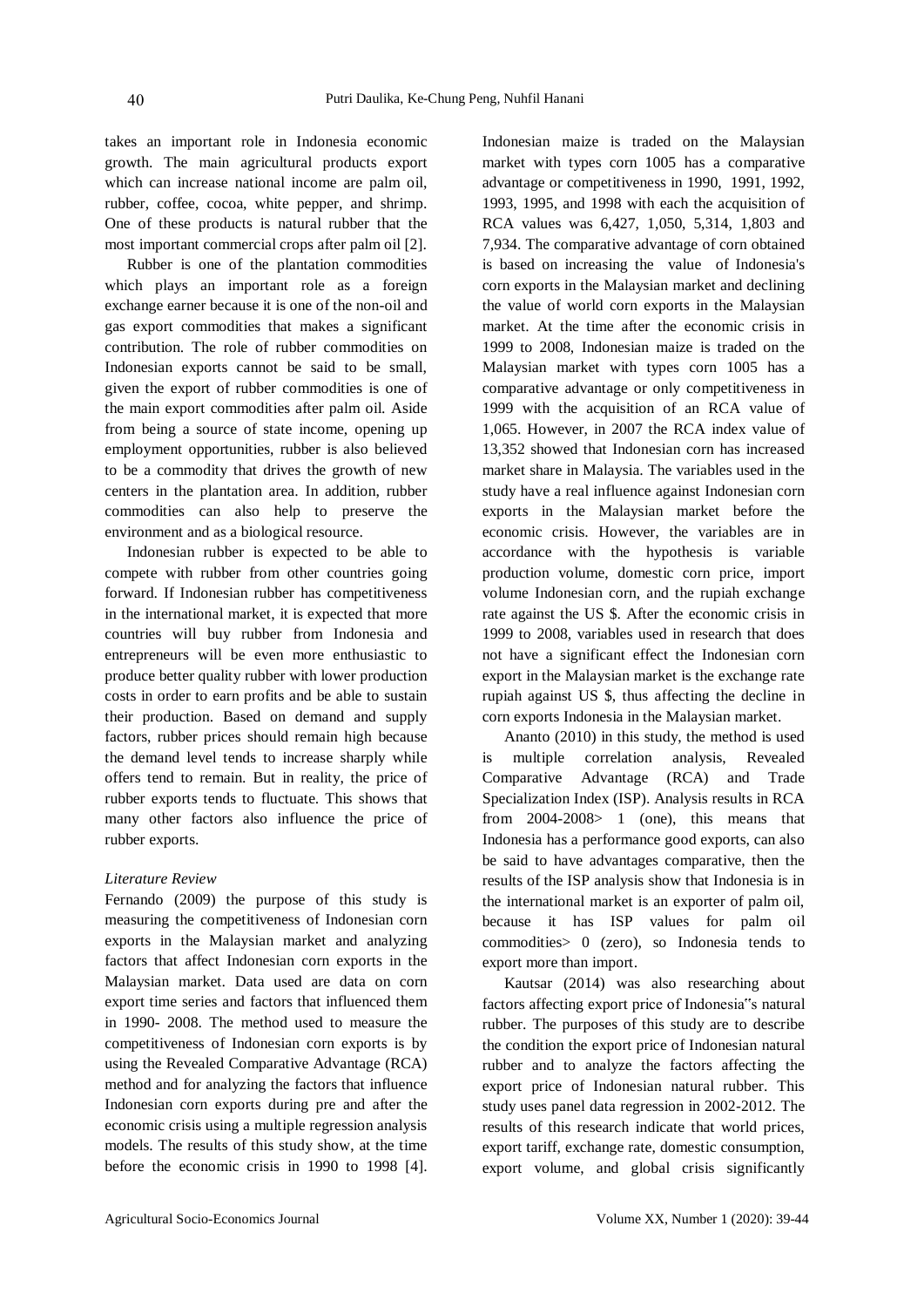41

influence the export price of Indonesian natural rubber.

## **RESEARCH METHODS**

This research was conducted from April 2019 to June 2019. The place for the implementation of this research was carried out in Indonesia. The commodity of this study is Natural Rubber.

### *Method of collecting data*

The data used in this study are secondary data which are time-series data in the form of annual data starting from 1995 to 2017. The data collected for this study includes data on rubber prices on international markets, the volume and value of exports, the volume and value of imported rubber, and the prices of Indonesian rubber exports, the rupiah exchange rate against the dollar and domestic consumption, as well as from various books and journals and other related sources that support this research.

## *Data Analysis Method*

#### *Regression Analysis*

The first objective of this research is to find out the factors that influence the price of Indonesian natural rubber exports, used a multiple regression analysis tool. In summary, the Indonesian rubber export price regression model used in this study is as follows:

Where:

$$
Y=\beta0+\beta1X1+\beta2X2+\beta3X3+ei
$$

 $Y =$ Indonesian rubber export price (Rp / ton)  $X1 =$ Rubber prices in international markets (US \$ /

ton)

 $X2$  = Rupiah to dollar exchange rate (Rp / US \$)

X3 = Domestic Consumption (ton)

 $ei = Error$ 

Based on the results of model identification, estimating the model is done by multiple linear regression methods, data processing is done by STATA. This study uses statistical tests namely R-Squared Test, F-Test, T-Test. The coefficient of determination (R2) essentially measures how far the model's ability to explain the variation of the dependent variable. The F-Test is a test statistic used to find out how the influence of independent variables on the non-independent variables as a whole the first step to do the t-test is to write the

test hypothesis. The t-test is a test statistic used to measure the parameters significantly individually and is also called a partial significance test because it looks at the significance of each variable contained in the model. The t-test in this study is used to determine the effect of each explanatory factor on Indonesia's television export supply.

### *Competitiveness Analysis*

The competitiveness of a country in a product or commodity can be estimated through comparative advantage and competitive advantage. Revealed Comparative Advantage (RCA) analysis is a method for analyzing the comparative advantage. Whereas to identify a product or commodity that has a competitive and dynamic advantage (rapid growth) in a country, an analysis of the Trade Specialization Index (TSI) is used [7].

One way to measure comparative advantage is to use the Revealed Comparative Advantage Index, which compares the export market share of a particular sector in a region with a specific sector market share [8].

The competitive advantage of a product can be measured using the analysis of the Trade Specialization Index (TSI). The Trade Specialization Index (TSI) is a comparison between the difference in export value and the import value of a region compared to the total export value and import value of the region, or in other words, TSI is a comparison between the net trade value difference with the total trade value of a region. The TSI index can also be used to analyze the process of the industrialization stage and the development of the trading pattern of these commodities.

## **RESULTS AND DISCUSSION**

## **Analysis of factors affecting the price of Indonesia's natural rubber exports.**

This section is the purpose of this study. This study aims to see how the factors (international rubber prices, the rupiah exchange rate against the dollar, and domestic consumption) affect the price of Indonesian rubber exports. Table 1 is the result of data processing. Data processing is done through the Stata program.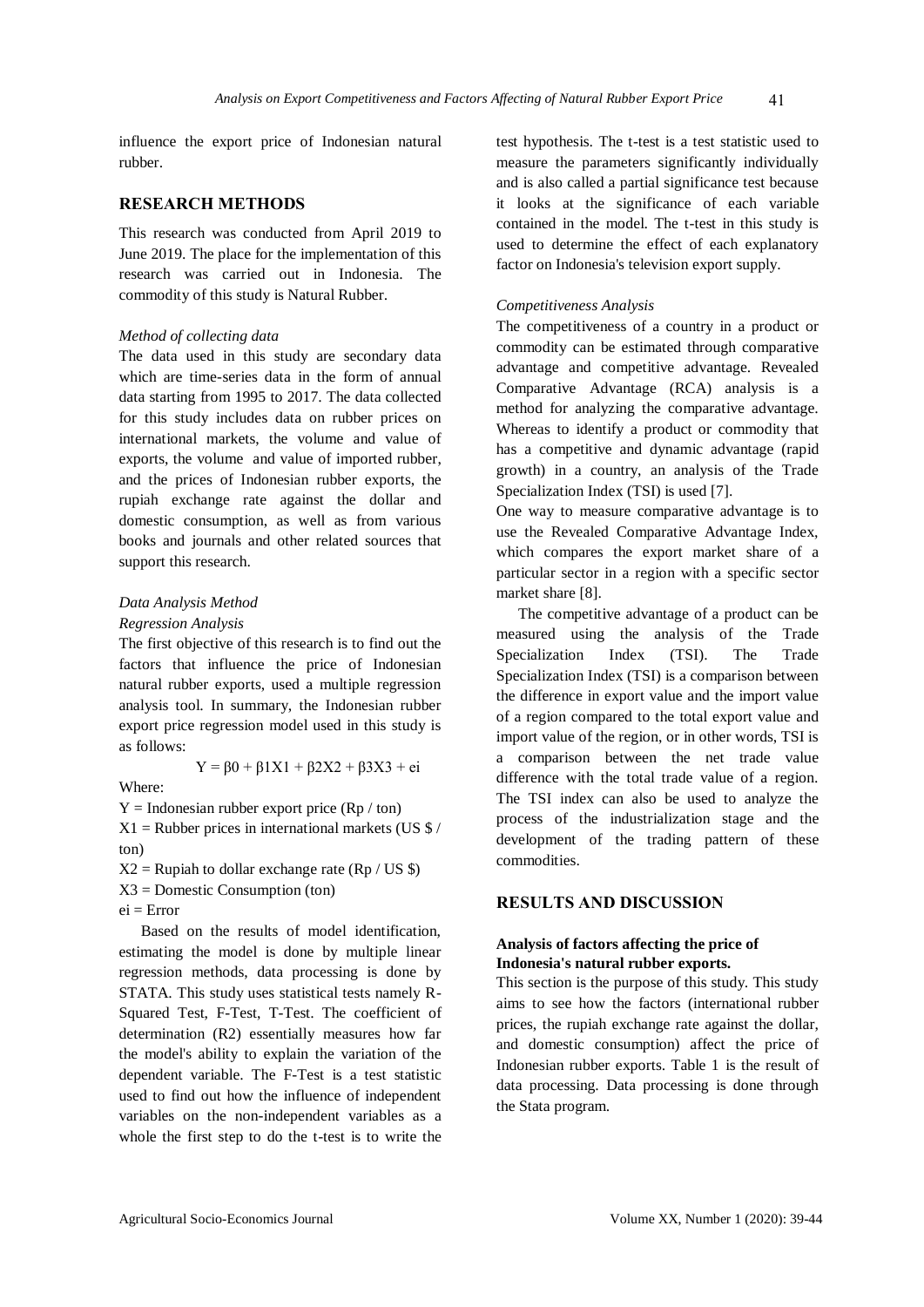| Rubber<br><b>Export Prices</b> | Coefficient | Std. Err. | P >  t   | [95% Confidence Interval] |             |
|--------------------------------|-------------|-----------|----------|---------------------------|-------------|
| IΡ                             | .5952858    | .0465217  | $0.000*$ | .4979147                  | .6926569    |
| ER                             | $-.0549465$ | .0173753  | $0.005*$ | $-0.0913134$              | $-.0185797$ |
| DC.                            | .0123412    | .0055424  | $0.038*$ | .0007409                  | .0239416    |
| Constant                       | 661.3653    | 142.8514  | 0.000    | 362.3946                  | 960.336     |

Table 1: Regression Results

Source: Source: Processing data stata program, 2019. •: Significance level 0.05 (5%)

Based on the test results table above, the regression model results are:

## $Y= 661.36 + 0.5952X1 - 0.0549X2 + 0.0123X3 + e$

The amount of the international price value (X1) is 0.5952 which can be stated as worth positive, the value of the rupiah exchange rate against the United States dollar (X2) is equal - 0.0549 is negative, and the value of domestic consumption  $(X3)$  is equal to 0.0123 is positive. From the results of multiple linear regression that have been presented, then the results of the model analysis show that international rubber prices, the exchange rate of the rupiah against the dollar and domestic consumption affect the price of Indonesia's natural rubber exports significantly.

### *R-Squared Test and F Test*

The use of the coefficient of determination is to measure how much the ability of the independent variable to explain the dependent variable in the model. Estimation results show the value of R2 in the model has a value of 0.898 or 89.8%, which means that there is a change in the independent

variable (international rubber prices, rupiah exchange rate against the dollar, and domestic consumption) in this model can explain 89.8% from the dependent variable (the price of Indonesian rubber exports), while the remaining 10.2% is explained by other factors outside the model not used in this study.

The F test is used to see whether the independent variables together explain the dependent variable. In statistical testing with the Stata program, it was found that the significance of F in this study was 55.79. Where F count> F table is 55.79> 3.12. This means that the five independent variables used (international rubber prices, the rupiah exchange rate against the dollar, and domestic consumption) can be concluded to influence the price of rubber exports.

#### *T-test*

Partial significance test (t-test) has a purpose to test the effect of each independent variable on the prices of Indonesian natural rubber exports from 1995-2017.

| Table 2. Results of Partial Hypothesis Test (t-test) on Y |  |
|-----------------------------------------------------------|--|
|-----------------------------------------------------------|--|

| Variable                           | Coef        | Std. error |         |
|------------------------------------|-------------|------------|---------|
| Constant                           | 661.3653    | 142.8415   | 4.63    |
| International rubber prices $(X1)$ | .5952858    | .0465217   | 12.80   |
| Exchange rate $(X2)$               | $-.0549465$ | .0173753   | $-3.16$ |
| Domestic Consumption (X3)          | .0123412    | .0055424   | 2.23    |

Sources: processed from stata, 2019.

Based on the table above, it can be seen that the calculated t value for international rubber prices (X1) is equal to 12.80. This value will be compared with the value of the t table in the distribution ttable, with  $\alpha=0.05$ , df= 19, for the two-sided test. the t table value is 1.72. It is known that t count for  $X1$  (12.80) > t-table, then Ho is rejected, meaning international rubber prices (X1) partially have a significant effect on the price of Indonesian rubber

exports. T-count for  $X2$  (-3.16) t-table, then Ho is rejected, meaning that the exchange rate of the rupiah against the dollar (X2) partially has a significant effect on the price of Indonesian rubber exports. T-count for  $X3$  (2.23) t table, then Ho is rejected, meaning domestic consumption (X3) partially has a significant effect on the price of Indonesian rubber exports.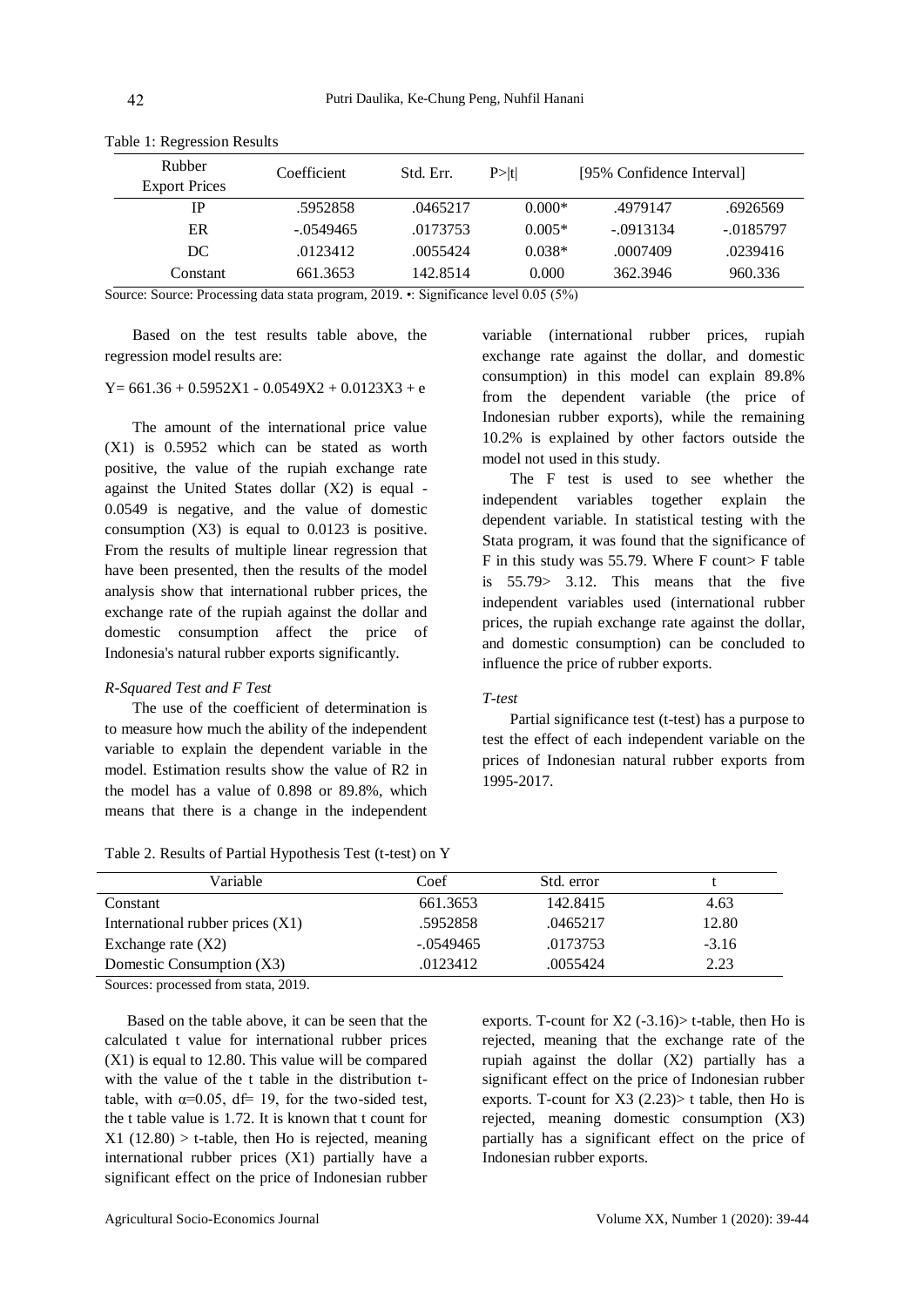

Figure 1: Revealed Comparative Advantage (RCA) of Indonesian Natural Rubber



Figure 2: Trade Specialization Index (TSI) of Indonesian Natural Rubber

Based on Figure 1 shows that the value of RCA Indonesia has an average of more than 1 export value of natural rubber on the world market. RCA values ranged from 0.7 to 1.3 during 1995- 2017. The highest value was in 1998 and declined in 2003.

Based on the results of calculations, it was found that the value of RCA Indonesia in 1995- 2017, as one of the largest rubber producers in the world was equal to 1.01. This number is worth more than one, which means that Indonesia has a comparative advantage over natural rubber. Indonesia must continue to maintain and enlarge the comparative advantage it possesses. Indonesia is ranked second for the value of rubber exports in the international market after Thailand. The average value of RCA Thailand and India in 1995-2017 did not reach one, so the two countries did not have comparative advantages. While Indonesia and Malaysia have an average value of RCA more than one, namely 1.01 and 1.25, which means that both countries have comparative competitiveness.

#### *Trade Spesialisation Index (TSI) Analysis*

The position analysis of Indonesian rubber trade can be analyzed using the Trade Specialization Index (TSI) method. This index is used to see whether a country tends to be an exporter or importer country for certain types of products. In this study, the country in question is the State of Indonesia. In this study the commodities studied were rubber.

In figure 2 above, it can be seen that the TSI value of Indonesia's natural rubber exports from the smallest to the largest is 0.9600 and 0.9950. The value of the Trade Specialization Index is between -1 and +1. If the value of the Trade Specialization Index is positive  $(0 \leq TSI \leq 1)$ , then the relevant commodity has strong competitiveness or the country tends to be the exporter of the commodity. Conversely, competitiveness is low or tends to be an importer, if the value is negative  $(-1 \leq TSI \leq 0)$ . Based on the value of the Specialization Index of natural rubber, it can be concluded that Indonesian